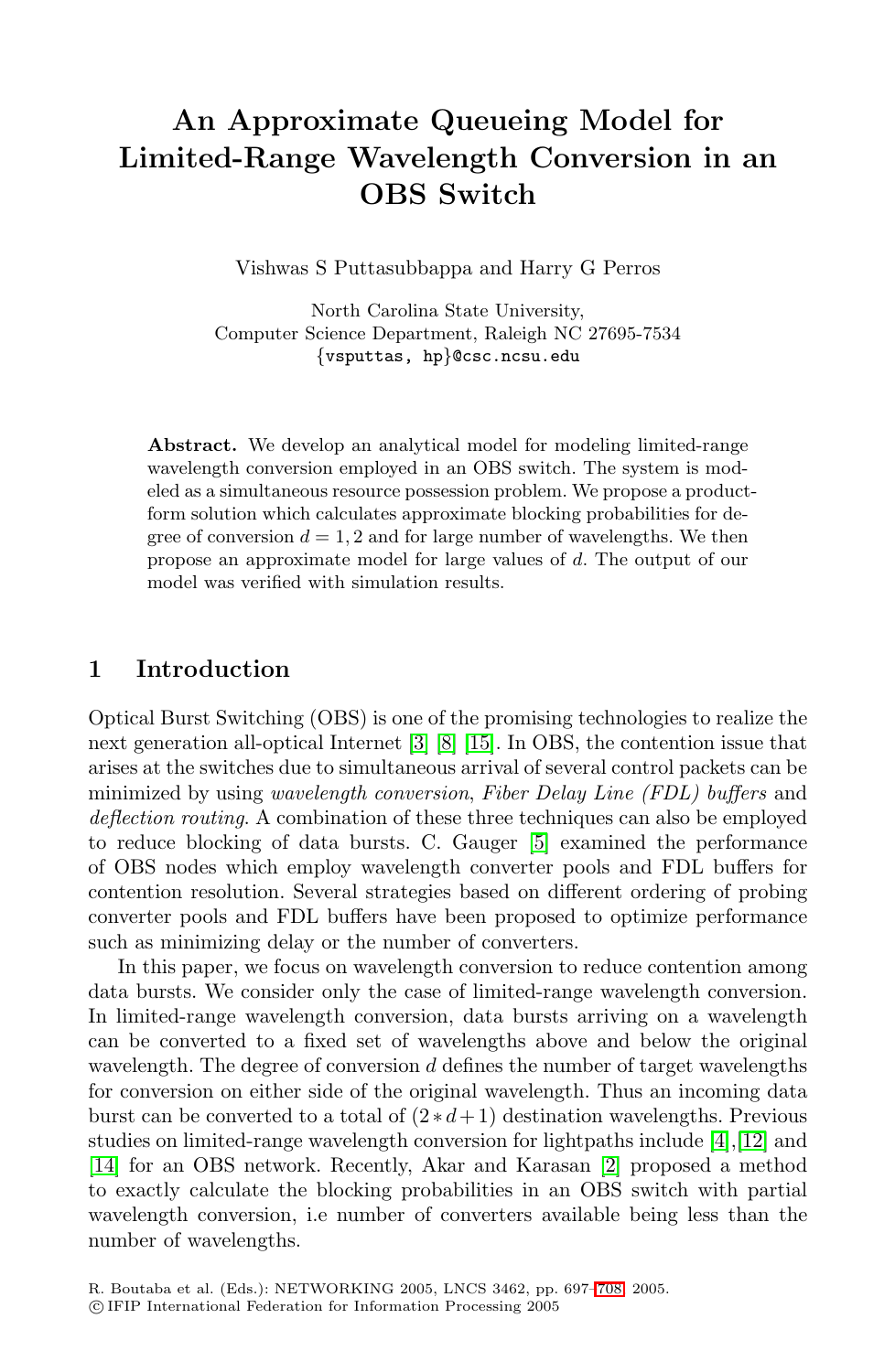Previous studies in OBS which dealt with limited-range wavelength conversion focused on computing link blocking probabilities and path blocking probabilities [\[14\]](#page-11-6). They also assumed Poisson arrivals for their model. In this paper, we focus on a single OBS switch. We assume sources to be of ON-OFF nature.

We develop an analytical model to determine the blocking probabilities for data bursts in a core OBS switch which employs limited-range wavelength conversion to resolve contention among data bursts. We assume the absence of FDLs and deflection routing. The blocking probabilities obtained from this queueing model are approximate. We propose a product-form solution from which blocking probabilities can be computed for large number of wavelengths but only for  $d = 1, 2$ . We then develop a large scale approximation technique which can be applied to large values of  $w$  and  $d$ .

The paper is organized as follows: Section [2](#page-1-0) describes the architecture of the core OBS switch that we have assumed for our model. In Section [3,](#page-1-1) we present an approximate queueing model for limited-range wavelength conversion for the case of small d. In Section [4,](#page-7-0) we describe an approximate model for large systems. In Section [5,](#page-9-0) we compare the outputs of our analytical models with the simulation results, and in Section [6,](#page-9-1) we draw some conclusions.

## <span id="page-1-0"></span>**2 The OBS Switch**

The core OBS switch is comprised of  $k$  incoming and  $k$  outgoing fibers, the switching fabric and wavelength converters. Such a switch can be implemented using several architectures [\[13\]](#page-11-9) [\[10\]](#page-11-10) [\[11\]](#page-11-11). Each output fiber has a set of wavelength converters (c) that can be used by bursts traveling out of that particular fiber. The bandwidth in each fiber is partitioned into several wavelengths  $(w)$  using Wavelength Division Multiplexing (WDM).

In this paper, we model one such output fiber with its own set of wavelength converters. Each outgoing wavelength  $\lambda_i$ ,  $i = 1, 2, \ldots, w$ , has k number of incoming wavelengths  $\lambda_i$ , one per input fiber, targeted into it. Part of the bursts arriving in each of the k input wavelengths  $\lambda_i$  is switched to the destination wavelength  $\lambda_i$  of the output fiber under study. The remaining bursts are switched through other output fibers. An incoming burst on  $\lambda_i$  will try to be scheduled on its *home* wavelength  $\lambda_i$  in the outgoing fiber. In case the home wavelength is busy, the burst tries to occupy adjacent wavelengths in the range d, i.e  $\lambda_i \pm d$ , if a converter in the common converter pool per output fiber is available. The method of trying to occupy an alternate wavelength will be explained in the analytical model section.

## <span id="page-1-1"></span>**3 The Queueing Model for Small** *d*

The Markov process for limited-range wavelength conversion does not have a product-form solution [\[9\]](#page-11-12). In view of this, we propose an approximate solution for the problem of computing blocking probabilities in an OBS switch that employs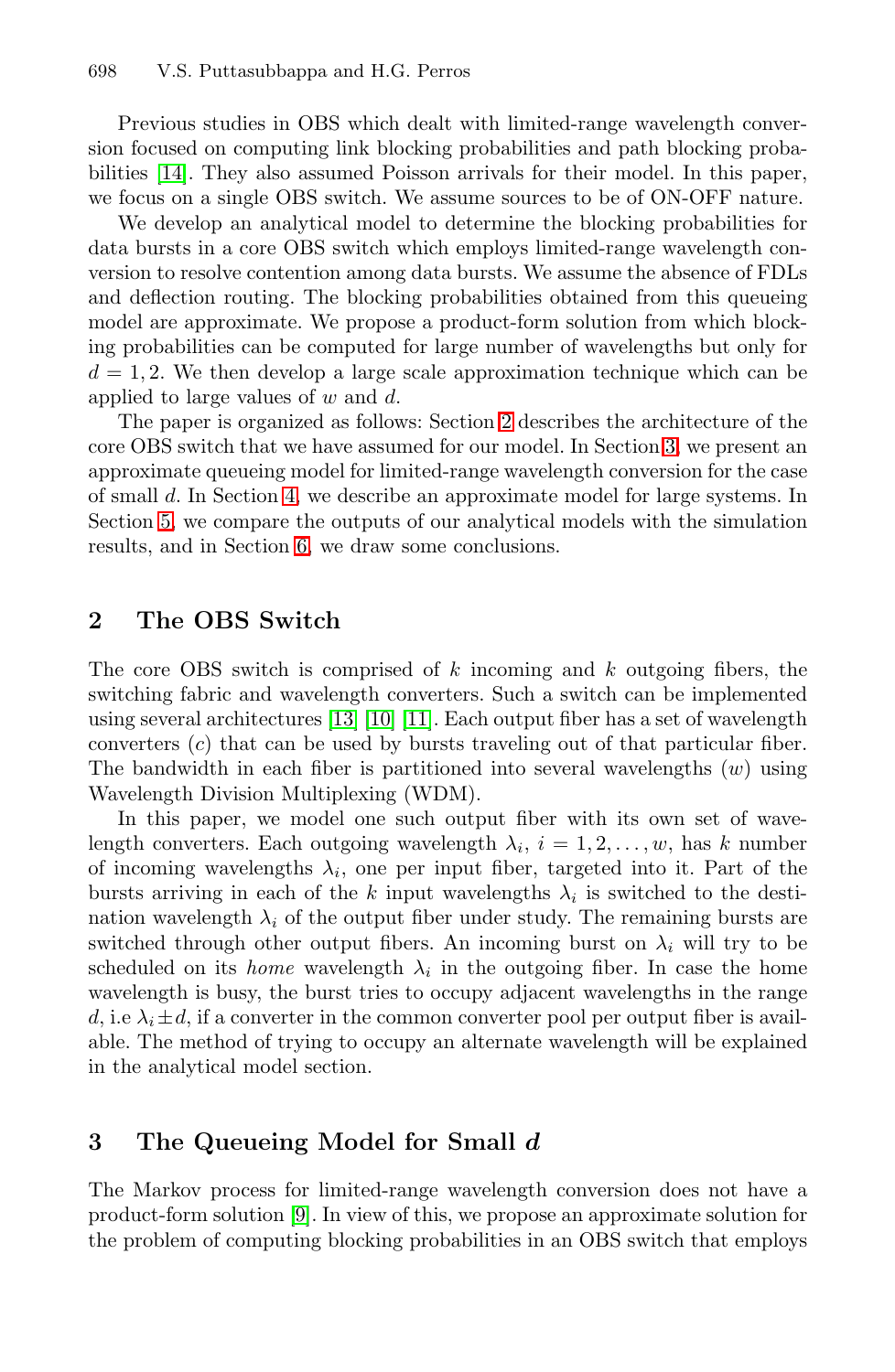limited-range wavelength conversion. The queueing problem is modeled as a simultaneous resource possession problem as follows:

Let us consider a three wavelength example to illustrate our method. The original model is decomposed into sub-systems as depicted schematically in figure [1.](#page-2-0)



<span id="page-2-0"></span>**Fig. 1.** A three node model

Figure [1](#page-2-0) depicts the decomposition of a system with  $w = 3$  and  $d = 1$  into three sub-systems  $\overline{n}_1,\overline{n}_2$  and  $\overline{n}_3$  each being an Erlang loss queue. The number of sub-systems is equal to the number of wavelengths w. Each sub-system  $\overline{n}_i$  represents a *home* wavelength  $\lambda_i$  and neighboring wavelengths into which a burst coming on the home wavelength can be converted into. We represent each wavelength with a server in the Erlang loss queue sub-system. Thus, each sub-system has number of servers ranging from  $(d+1)$  to  $(2*d+1)$ . The border sub-systems  $\overline{n}_1$  and  $\overline{n}_3$  have two servers and the central sub-system  $\overline{n}_2$  has three servers. The state of each server is represented by  $n_{i,j} \in \{0,1\}$ , where i is the sub-system and j is the wavelength index. Thus,  $\overline{n}_1 = \{n_{1,1}, n_{1,2}\}, \overline{n}_2 = \{n_{2,1}, n_{2,2}, n_{2,3}\}$  and  $\overline{n}_3 = \{n_{3,2}, n_{3,3}\}.$ 

The state of the system is given by the union of states of servers in all the sub-systems combined. Thus, for the three node example, the state of the system is represented by the tuple  $(\overline{n}_1, \overline{n}_2, \overline{n}_3)=(n_{1,1}, n_{1,2}, n_{2,1}, n_{2,2}, n_{2,3}, n_{3,2}, n_{3,3}).$ 

Let  $p(\overline{n}_1, \overline{n}_2, \overline{n}_3)$  be the probability of the system being in one such state. Then, we have

$$
p(\overline{n}_1, \overline{n}_2, \overline{n}_3) = \frac{1}{G} * p(\overline{n}_1) * p(\overline{n}_2) * p(\overline{n}_3)
$$
\n(1)

<span id="page-2-1"></span>or,

$$
p(n_{1,1}, n_{1,2}, n_{2,1}, n_{2,2}, n_{2,3}, n_{3,2}, n_{3,3}) = \frac{1}{G} * p(n_{1,1}, n_{1,2}) * p(n_{2,1}, n_{2,2}, n_{2,3})(2)
$$
  

$$
* p(n_{3,2}, n_{3,3})
$$

where  $G = \sum p(\overline{n}_1) * p(\overline{n}_2) * p(\overline{n}_3)$  summed over all feasible states.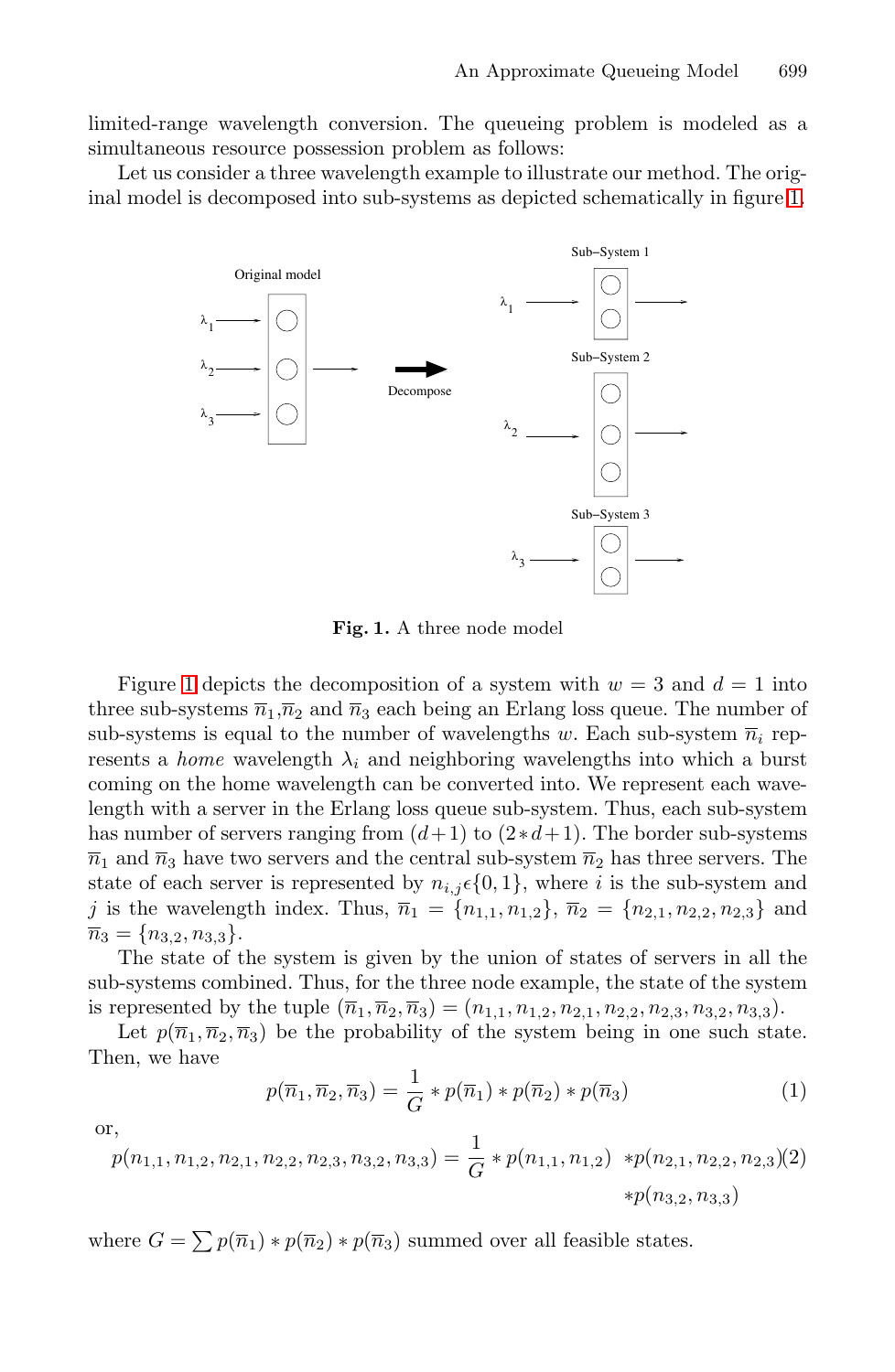The problem has been decomposed to a granularity which allows us to apply the rules of simultaneous resource possession.

*Rule 1*: A wavelength server can be occupied in only one sub-system *Rule 2*: The number of conversions cannot exceed c

Thus we have,

$$
n_{1,1} + n_{2,1} = 1\tag{3}
$$

$$
n_{1,2} + n_{2,2} + n_{3,2} = 1\tag{4}
$$

<span id="page-3-0"></span>
$$
n_{2,3} + n_{3,3} = 1\tag{5}
$$

$$
n_{1,2} + n_{2,1} + n_{2,3} + n_{3,2} \le c \tag{6}
$$

The wavelength occupancy constraint (*Rule 1* ) and the converters constraint (*Rule 2* ) reduce the state space from which the solution is computed. The computation of the individual sub-system probabilities  $p(\overline{n}_x)$ , where  $x \in \{1 \dots w\}$  will be explained in the sub-section [3.2.](#page-4-0)

When we generalize our model to any number of wavelengths  $w$ , we have,

$$
p(\overline{n}_1, \overline{n}_2, \overline{n}_3, \dots, \overline{n}_w) = \frac{1}{G} * p(\overline{n}_1) * p(\overline{n}_2) * p(\overline{n}_3) * \dots * p(\overline{n}_w)
$$
(7)

The model is further decomposed so as to include the constraints of wavelength occupancy and the number of available converters. Each subsystem thus becomes:

$$
\overline{n}_i = (n_{i,i-d}, n_{i,i-d+1}, ..., n_{i,i}, ..., n_{i,i+d-1}, n_{i,i+d})
$$
\n(8)

and in  $n_{i,j}$ , i,j  $\epsilon\{1 \dots w\}$ 

The constraints for simultaneous resource possession are:

$$
n_{i,i-d} + n_{i,i-d+1} + \ldots + n_{i,i-1} + n_{i,i} + n_{i,i+1} + \ldots + n_{i,i+d-1} + n_{i,i+d} = 1 \forall i = 1, 2, \ldots, w
$$
\n
$$
(9)
$$

$$
\sum_{i=1,j=i-d,j\geq 1}^{i=w,j=i+d} n_{i,j} \leq c \tag{10}
$$

The computation of G is a complicated task because of the state space explosion with large values of  $w$  and  $d$ . We shall describe the approach we take for the computation of G in sub-section [3.3.](#page-5-0) Once the probability of the system existing in each state has been determined, the blocking probability of each wavelength is then the sum of all the corresponding blocking states.

#### <span id="page-3-1"></span>**3.1 The Arrival Process**

We use the IDLE-ON arrival process shown in figure [2](#page-4-1) to generate bursts on a single incoming wavelength  $\lambda_i$ . The IDLE and ON periods are exponentially distributed with a mean of  $\frac{1}{\nu}$  and  $\frac{1}{\mu}$  respectively. A single ON period generates a single burst. An IDLE period is followed by the ON period and vice-versa.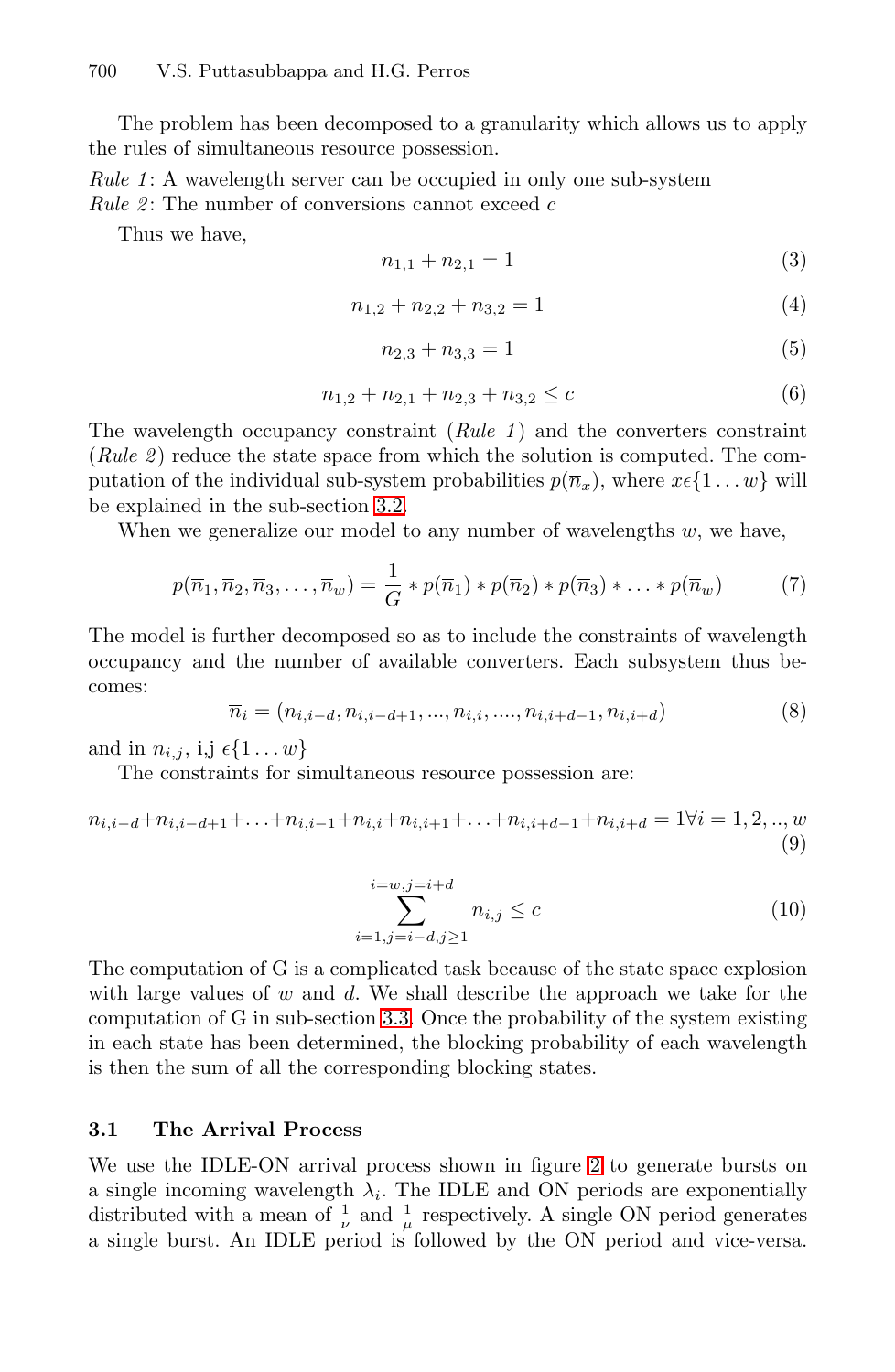<span id="page-4-2"></span>

(b) Multiple IDLE-ON sources

<span id="page-4-1"></span>**Fig. 2.** Arrival process

If a burst is dropped, the source returns to the IDLE state. Since there are  $k$ input fibers, the burst arrival process from all the k incoming wavelengths  $\lambda_i$ is the superposition of k single IDLE-ON sources as shown in figure  $2(b)$ . We assume that all the k arrival IDLE-ON sources are identical. We als[o ass](#page-4-2)ume in this paper that the superposition process is identical for all wavelengths  $\lambda_i$ ,  $i=1\ldots w$ .

As described in section 2, we are modeling a single output fiber. Each wavelength in the fiber will onl[y](#page-1-0) [h](#page-1-0)ave some of the traffic directed towards it from its k corresponding input wavelengths. Consequently, the IDLE period is assumed to have been appropriately extended so that only the bursts destined to the outgoing wavelength in the fiber are modeled.

#### <span id="page-4-0"></span>**3.2 Computing the Probabilities for Each Sub-system**

In each sub-system, a customer is allocated to the home server. In case it is busy, a free immediate adjacent server is chosen with probability 0.5. If both are busy, the next set of adjacent servers are scanned for an empty server. The probabilities for each sub-system can be obtained from the birth-death process and lacks a closed-from expression [9]. On increasing the values of  $w$  and  $d$ , it gets difficult to solve a Markov chai[n](#page-11-12) for each sub-system. On close examination, it can be seen that adding a few transitions to the birth-death can get us a closed-form expression, which is the Erlang system or the Engset system depending on the assumption regarding the arrival process. By using either of these systems, we can get away with the problem of marking the servers. Thus, we can assume that the servers are allocated randomly. This gives rise to a product-form solution which is an approximation to the probability terms  $p(\overline{n}_x)$  in equation 7.

<span id="page-4-3"></span>In equation 2, the probability terms on the right hand side are d[ete](#page-3-0)rmined using the Engs[et](#page-2-1) model. If  $n$  is the number of servers,  $k$  the number of input fibers and  $\mu$ ,  $\nu$  are as described in the arrival process, the probability that there are i customers in such a  $M/M/n/k$  system is given by: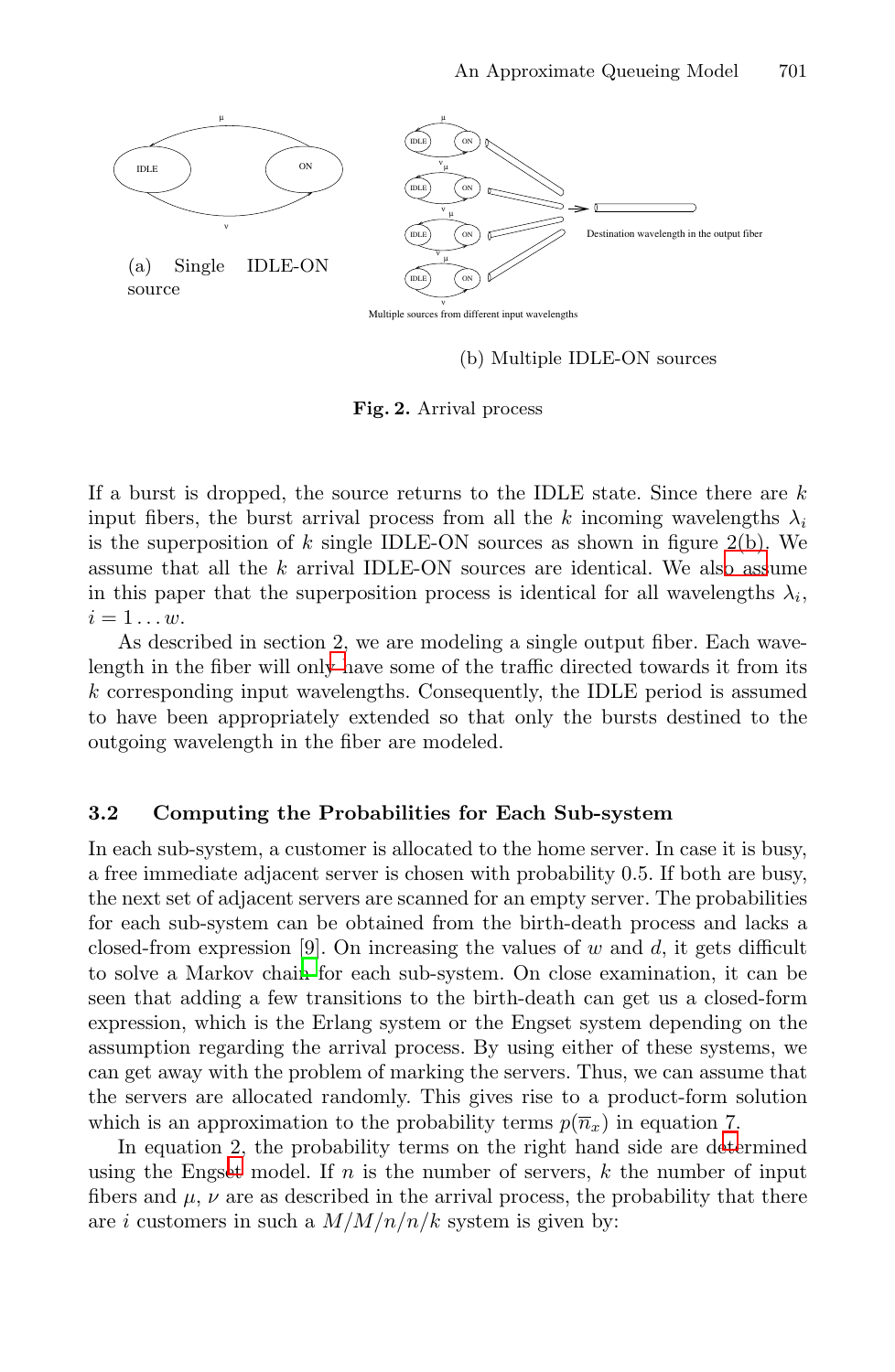$$
\pi_i^* = \frac{\binom{k-1}{i} (\frac{\nu}{\mu})^i}{\sum_{j=0}^n \binom{k-1}{j} (\frac{\nu}{\mu})^j}
$$
(11)

The Engset probabilities of equation [11](#page-4-3) are those as seen by an arrival.

The approximated probabilities that a specific set of  $i$  servers is occupied in a sub-system is given by:

$$
\pi_i = \frac{\pi_i^*}{\binom{n}{i}} \tag{12}
$$

The product of such terms if the state is valid can be added to compute G. The blocking probability of a particular wavelength is finally computed by summing up all the appropriate blocking states.

#### <span id="page-5-0"></span>**3.3 Computation of G**

We now describe the approach taken to compute the normalization constant G. By brute-force enumeration, it takes  $O(w^w)$  to cover the entire state space and determine the blocking probabilities for each wavelength. It is clear that brute-force enumeration cannot be used to compute  $G$  for large values of  $w$  and d. We have determined that this approach can be taken to solve for  $d = 1, 2$ and very small values of w. For larger values of d, we propose the *large scale approximation technique* described in section [4.](#page-7-0)

#### **3.4 Large Number of Wavelengths**

In this section, we describe the method for extending the computation of blocking probabilities for large number of wavelengths where  $d = 1, 2$ .

As was described in section [3.3,](#page-5-0) we can compute  $G$  by brute-force enumeration only for very low values of  $d$  and  $w$ . However, there are some properties of blocking probabilities with increasing number of wavelengths that we can make use of to compute blocking probabilities for these large systems.

Figure [3\(a\)](#page-6-0) plots the simulation results for the blocking probability of the middle wavelength of the system with increasing number of  $w$  in the system. The number of converters increases proportionally with the number of wavelengths. It can be seen that with increase of w, there is a very small gradual decrease in the blocking probability. It can also be seen that the trend is similar for different arrival rates. We recall that we have assumed an identical superimposed arrival process to each wavelength.

Figure [3\(b\)](#page-6-1) plots the simulation results for the blocking probabilities for all the wavelengths in the system, for two different cases. We assume that each wavelength is fed by the same superposition arrival process. It can be seen that the border wavelengths have the highest blocking since the degree of conversion is smaller for them compared to the center wavelengths. In the following sections, we focus only the blocking probabilities of the middle wavelength and it can be noted that the border wavelengths have higher values. Also, we assume symmetric traffic wherein each wavelength is fed by the same arrival process resulting in the same arrival rate.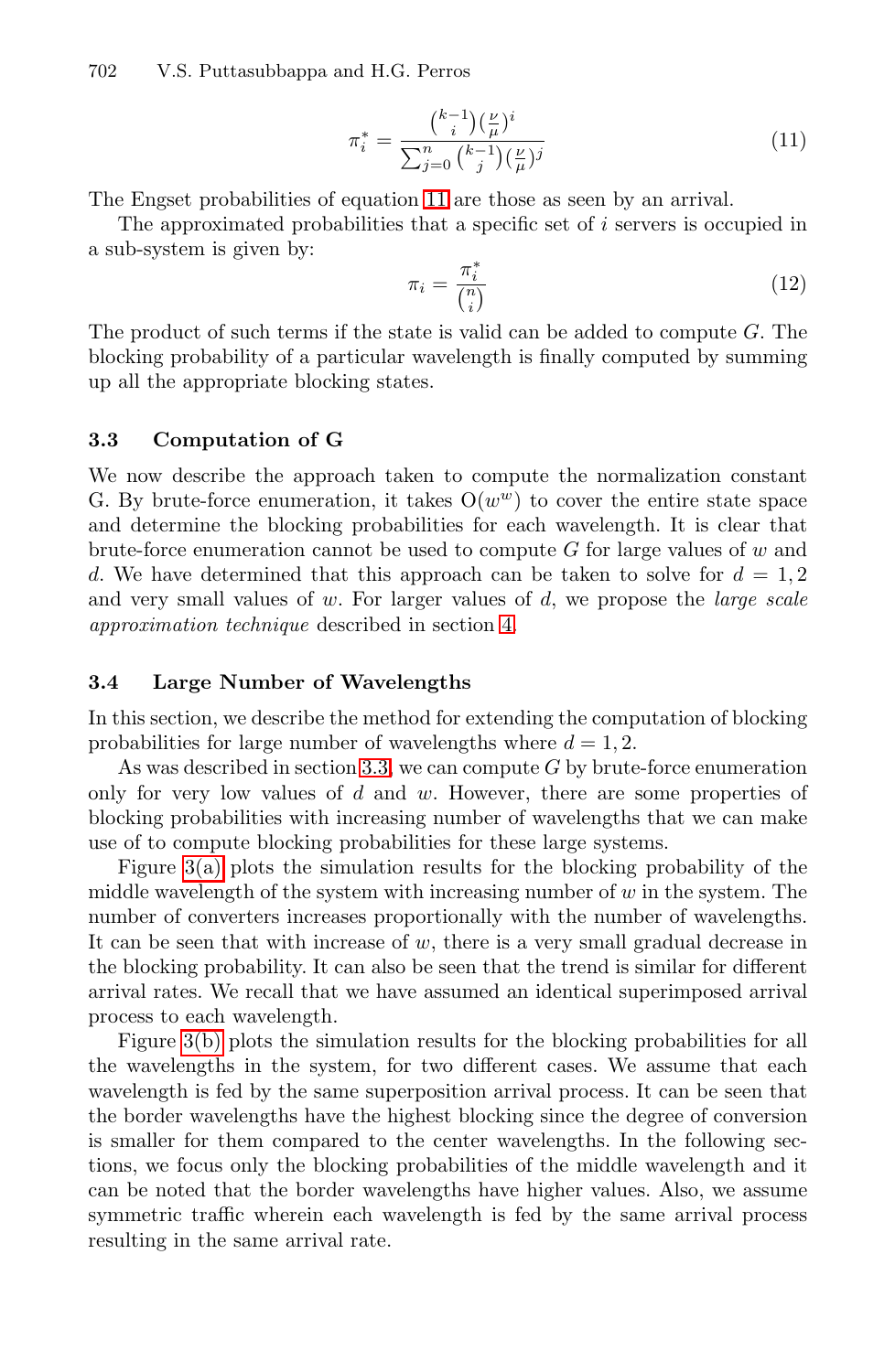<span id="page-6-1"></span><span id="page-6-0"></span>

plete spectrum

Increasing number of wavelengths

(b) Four-point method

PLATEAU

SPAN

 $(x, y)$ ( x , y ) 2 2  $(x, y)$ 



Blocking probabilities for the middle wavelength

<span id="page-6-3"></span>**Fig. 3.** Large number of wavelengths

**Fig. 4.** Large number of wavelengths

#### <span id="page-6-4"></span>**3.5 The Four-Point Method**

<sup>0</sup> <sup>10</sup> <sup>20</sup> <sup>30</sup> <sup>40</sup> <sup>50</sup> <sup>60</sup> 0.28

(a) Exponential decay

Number of wavelengths

 $\overline{0}$  $0.3$ 0.34 0.36 0.38  $\theta$ 0.42

Blocking probabilities for the middle wavelength

<span id="page-6-2"></span>Blocking probabilities for the middle wavelength

From the previous section, it can be seen that a smaller system (smaller  $w$ ) with a proportionally smaller number of converters can be made use of to get an approximate value of the blocking probabilities, which then slowly decreases with increasing  $w$ .

Figure [4\(a\)](#page-6-2) plots the simulation results for the blocking probability of the middle wavelength with increasing number of wavelengths as in figure  $3(a)$ , but starting with very few wavelengths. It can be seen that the distribution is very similar to the exponential distribution. In the four-point method, we use the brute-force enumeration described in section [3.3](#page-5-0) to calculate the initial 4 points on the curve. We then use these points to determine the value of the plateau P of the curve, see figure [4\(b\).](#page-6-3)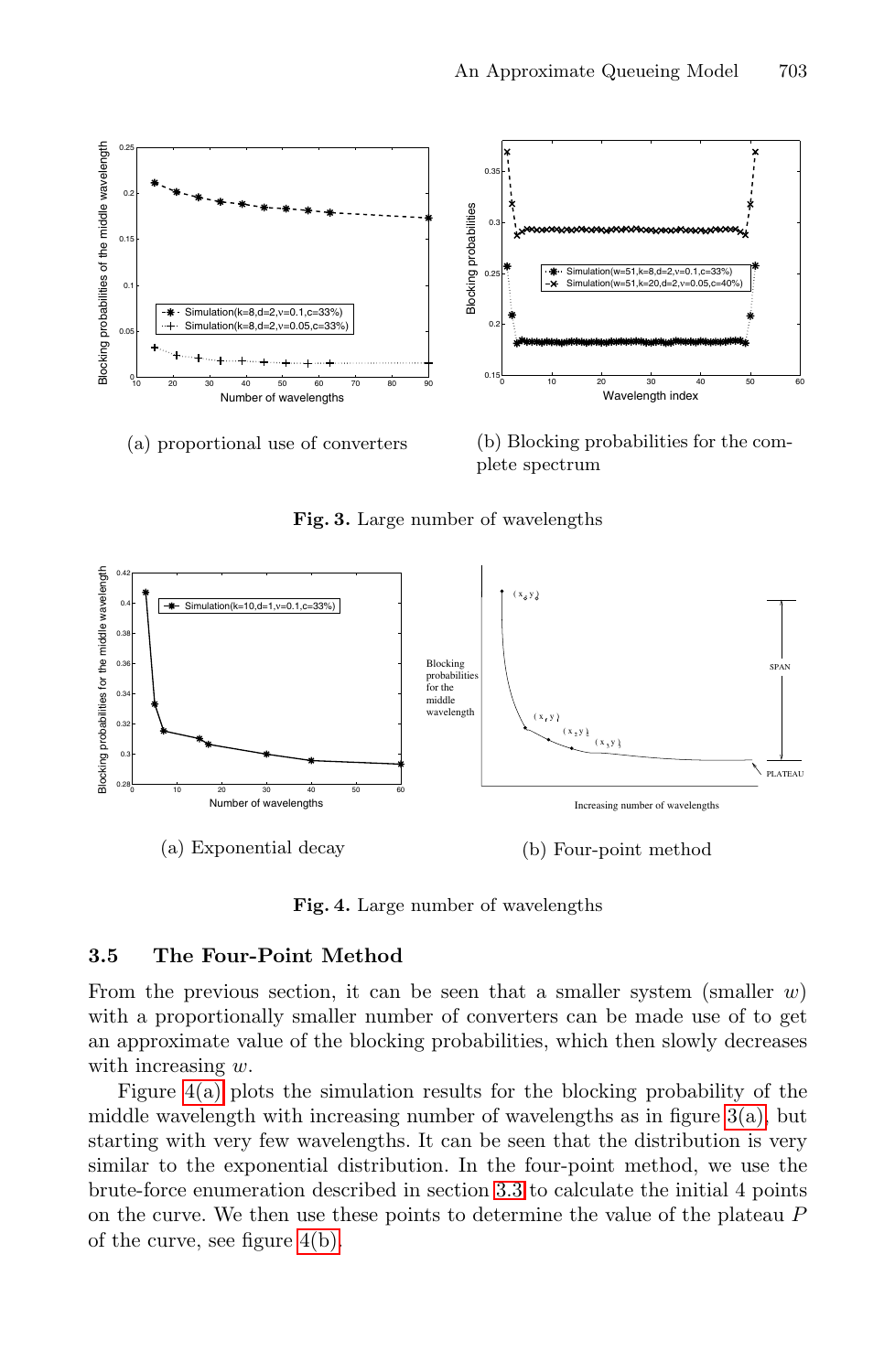Let  $(x_0, y_0), (x_1, y_1), (x_2, y_2)$  and  $(x_3, y_3)$  be the initial 4 points on the curve. The size of the system W is  $(2 * d + 1), (2 * d + 3), (2 * d + 5)$  and  $(2 * d + 7)$ respectively. The converters are proportionally decreased from their initial value in the original system  $w$ . A one phase exponential decay function with the initial 4 points can be used to determine  $P$ , see [\[6\]](#page-11-13), which is the blocking probability for large number of w and for  $d = 1, 2$ .

## <span id="page-7-0"></span>**4 Large Scale Approximation**

The methods discussed in section [3](#page-1-1) can only be applied for  $d = 1, 2$ . In this section, we describe an approximate model for large d. The schematics of the model are shown in figure [5.](#page-7-1)

The system is decomposed into two loss queues. The first one, referred to as the *server bottleneck* and the second one as the *converter bottleneck*. The server (i.e. wavelengths) bottleneck is used to determine the blocking due to lack of servers for a given  $d$ , and the converter bottleneck is used to determine blocking due to lack of converters c. The server bottleneck and the converter bottleneck are modeled separately and independence is assumed between them.

Figure [6](#page-8-0) forms the basis for modeling the server bottleneck. The original system of size  $w$  and  $d$  with limited-range conversion has been transformed to a modified system of size  $(2 * d + 1)$  with full-range conversion. As was stated earlier in subsection [3.5,](#page-6-4) the effect of border wavelengths tends to decrease as the system size considered, i.e the number of wavelengths  $w$ , increases. It was observed that this increase of system size can be approximately modeled by conversion from limited-range to full-range with  $w = (2 * d + 1)$ . Further, the number of converters for the  $(2 * d + 1)$  system is proportionally reduced from the original system. A numerical example of this is shown in figure [7,](#page-8-1) where



<span id="page-7-1"></span>**Fig. 5.** Large scale approximation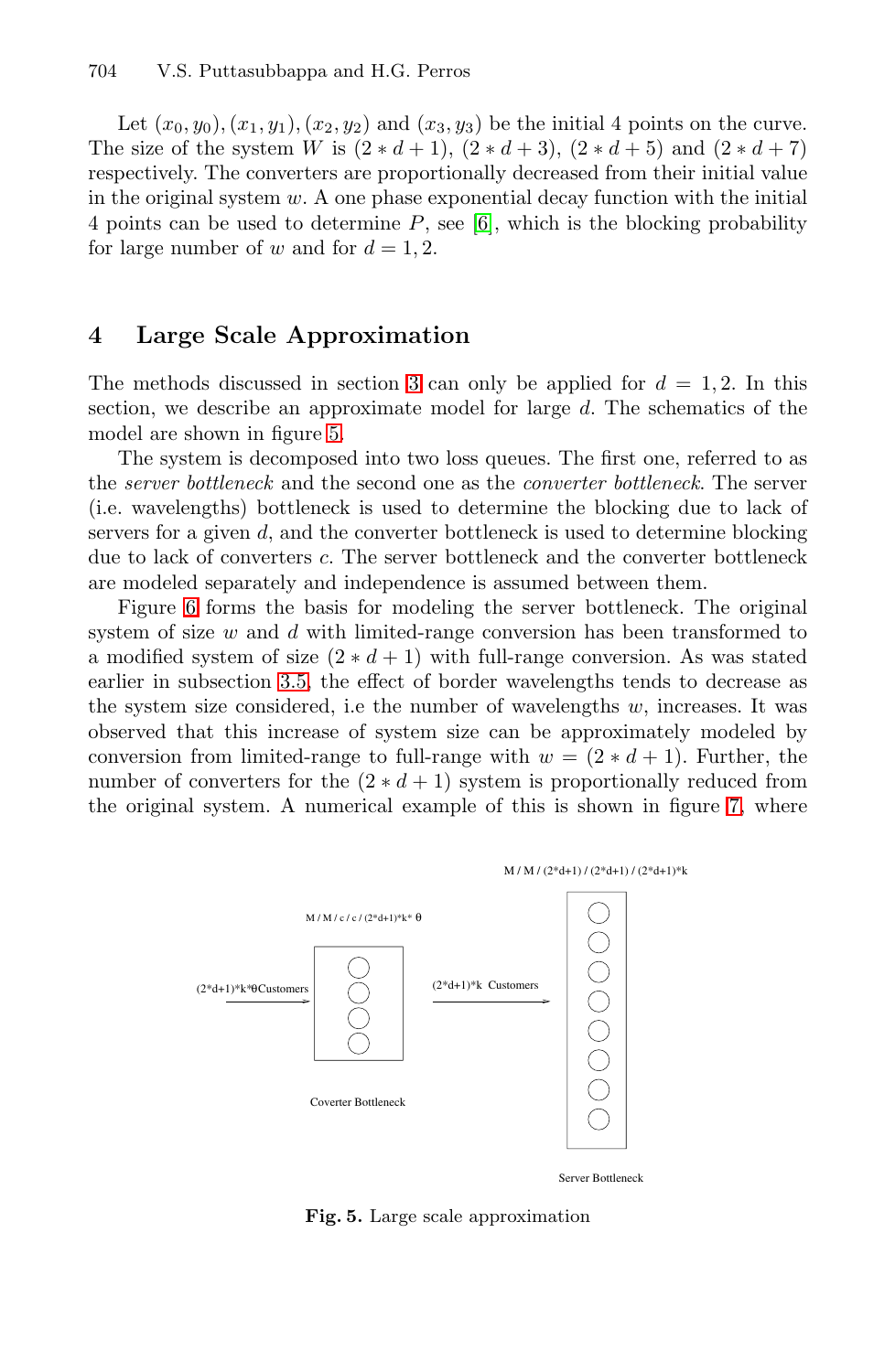

**Fig. 6.** Conversion from limited-range to full-range conversion

<span id="page-8-0"></span>the y axis denotes the *average blocking probability* of all the wavelengths. We use the same superposed arrival process to each wavelength as was described in section [3.1.](#page-3-1)



<span id="page-8-1"></span>**Fig. 7.** Full-range conversion

The server bottleneck is modeled by an Engset system M/M/(2 ∗ d + 1)/(2 ∗  $(d+1)/((2*d+1)*k)$ . The converter bottleneck is also modeled as an Engset system. But the percentage of  $((2 * d + 1) * k)$  customers,  $\theta$ , that have to use the converter pool needs to be determined. The approximate  $\theta$  is determined as follows:

probability (an arrival using a converter)

= probability (its destination wavelength is busy) =  $p_{Blocking}(M/M/1/1/k)$ 

Therefore,

No. of arrivals that use a converter = 
$$
(2*d+1) * k * p_{Blocking}(M/M/1/1/k)
$$
  
=  $(2*d+1) * k * \theta$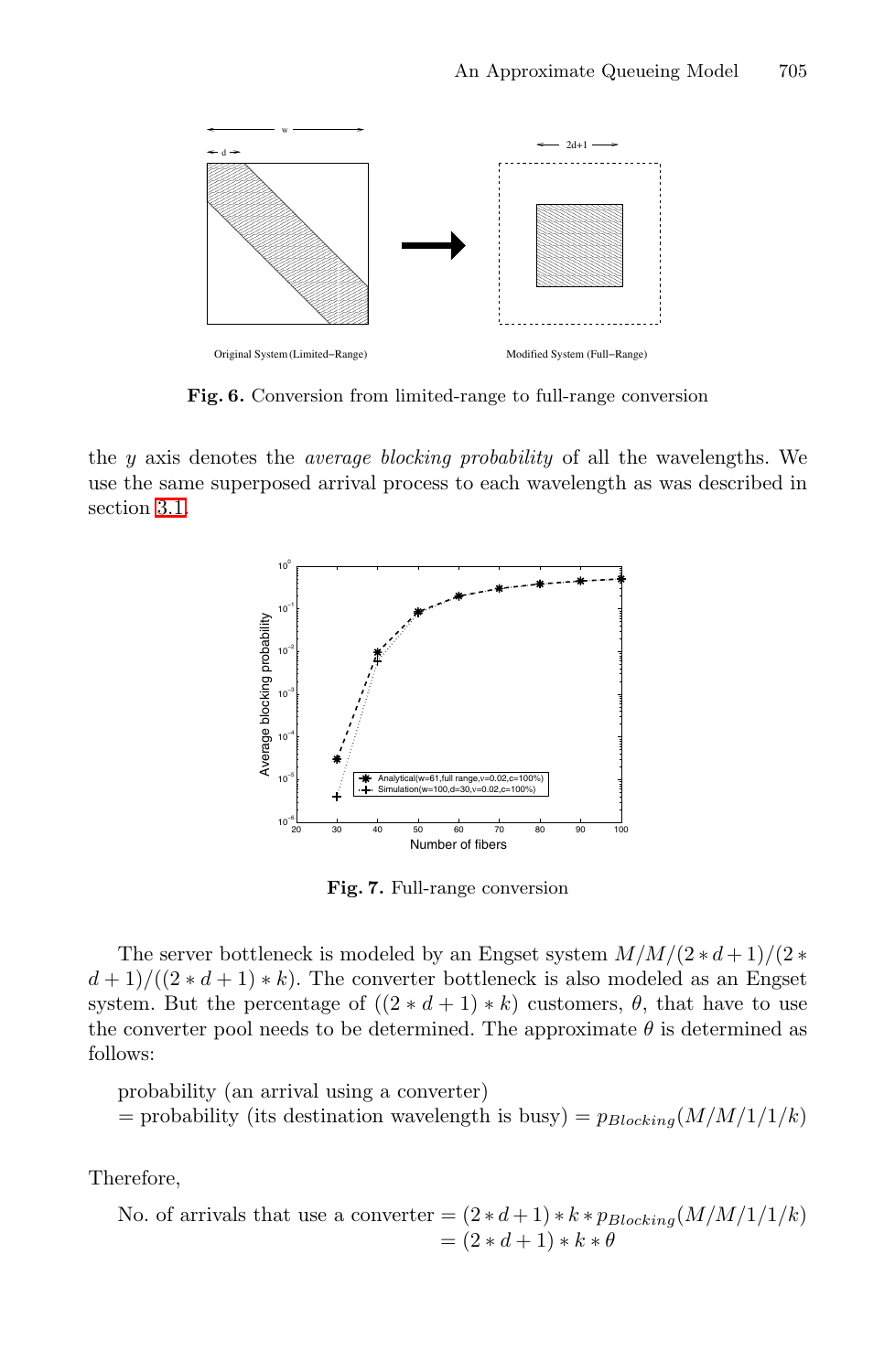Thus, the Engset system for converter bottleneck becomes

$$
M/M/c/c/((2*d+1)*k*\theta).
$$

If  $p_{Bs}$  is the probability that a burst gets blocked at the servers and  $p_{Bc}$  is the probability that a burst gets blocked at the converter pool, then, because of the independence assumption the probability that a burst gets blocked is given by:

$$
p_B = 1 - (1 - p_{Bs})(1 - p_{Bc})
$$
\n(13)

### <span id="page-9-0"></span>**5 Results**

An event based simulation model was constructed to evaluate the results of the analytical model. The simulation results were plotted with 95% confidence interval estimated by the method of batch means, see Perros [\[7\]](#page-11-14). Each batch is completed when every wavelength has 30,000 bursts arriving at it. The confidence intervals are very tight and are not discernible in the graphs. A software called *GraphPad Prism*[\[1\]](#page-11-15) was used to fit a one phase exponential decay function with the initial 4 points as described in the four-point method.

The blocking probability of the center wavelength was calculated by varying  $\nu$ (which varies the arrival rate), the number of fibers  $k$ , the degree of conversion,  $d$ and the number of wavelengths, w. Both analytical results and simulation results have been plotted. We use the four-point method for  $d = 1, 2$  and large scale approximation for larger d. Only a subset of these results are shown here. Please refer to [\[9\]](#page-11-12) for the complete set.

The way we take the initial 4 points differs for  $d = 2$ . To get the fourth point, we have to consider a system of size  $(2*d+7) = 11$ . By brute-force enumeration, it is not possible to explore all the states of such a system within reasonable time. So, we get the fourth point via simulation, which takes far lesser time. We note that the analytical values are much closer to the simulation ones than in the case of  $d = 1$ . However, the range for very good accuracy seem to be between  $10^{-1}$  and 1. For lower blocking probabilities it is hard to fit a curve because of the gap between the three analytical points and the fourth simulation point.

Figure  $8(f)$  plots the simulation results for large values of d. It can be seen that increasing d is most effective at low arrival rates and/or at high  $\%$  conversion. Increasing d does not have a big impact when blocking probabilities are high.

## <span id="page-9-1"></span>**6 Conclusion**

In this paper, we proposed an approximate solution for limited-range wavelength conversion in an OBS switch. The problem was modeled as a simultaneous resource possession problem and an approximate product-form solution was proposed. This solution could be applied for very small values of  $w$  and  $d$ . A method called the four-point method extended the solution for larger values of  $w$ . We then proposed a large scale approximation technique which calculated average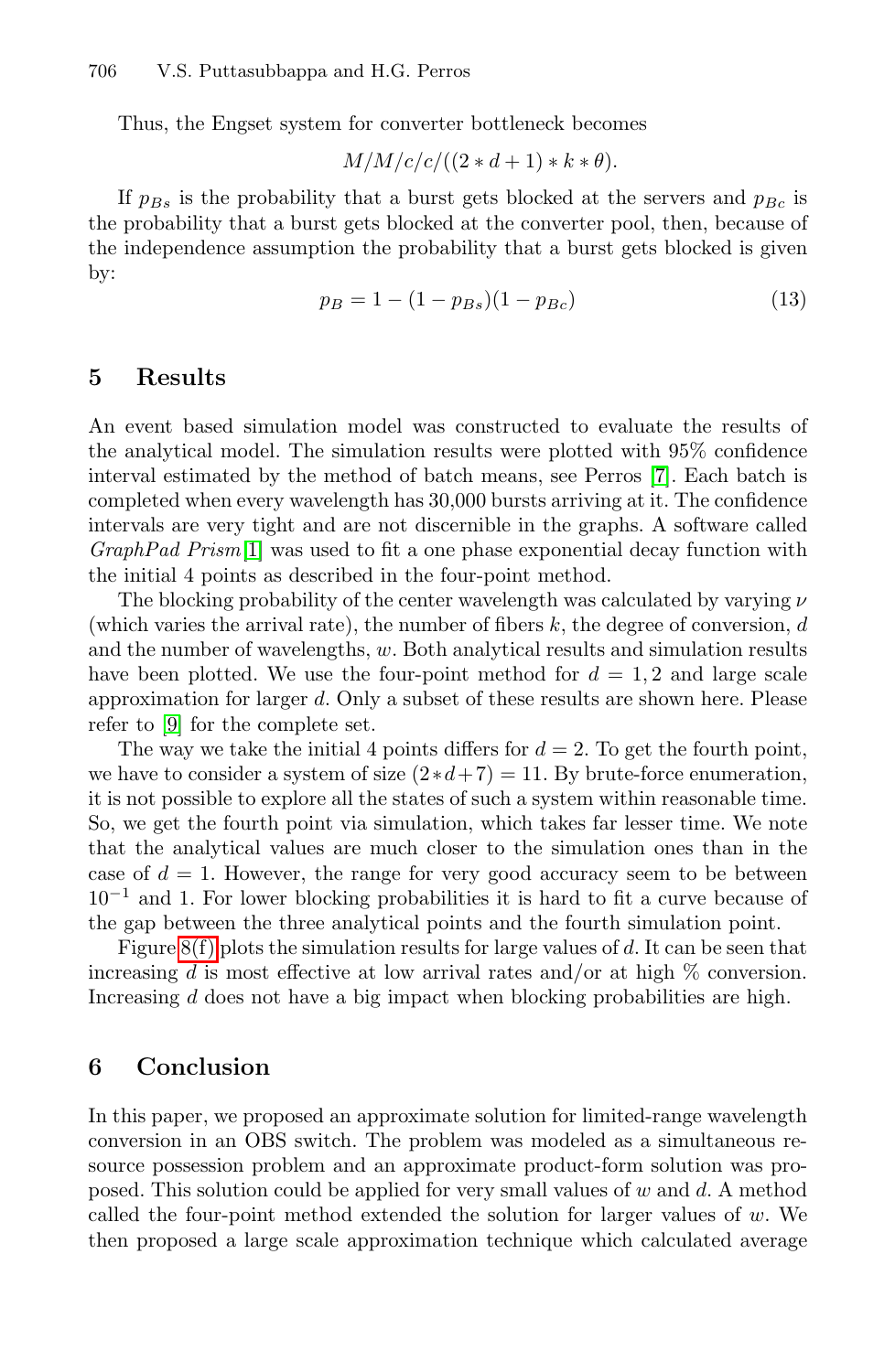



(e) Blocking vs  $\nu$  for large systems

<span id="page-10-0"></span>

(f) Blocking vs Degree of conversion

(d) for large systems